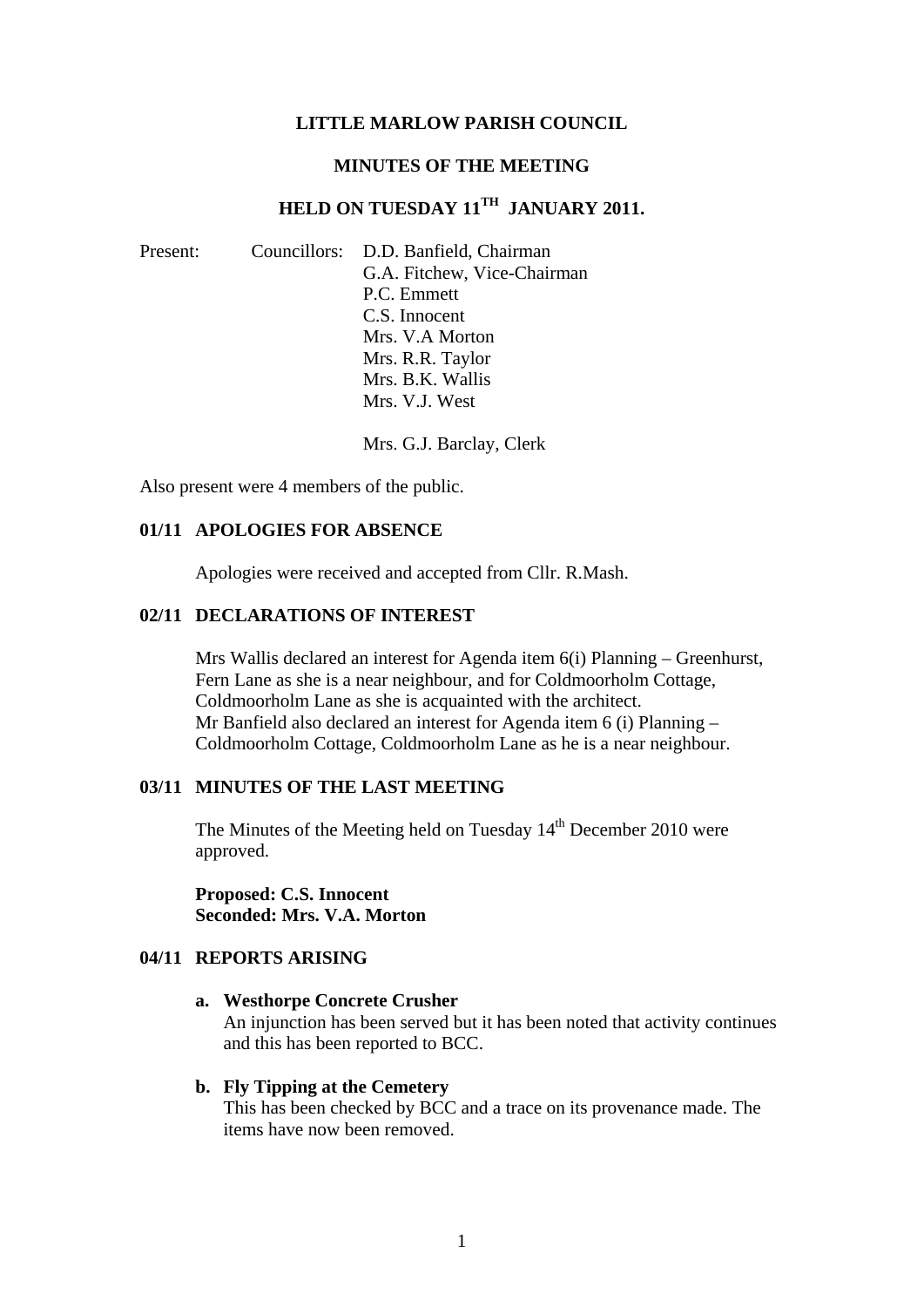# **c. Allotments**

As agreed at the last Parish Council meeting, the tenant of the uncultivated plot has been given notice to quit.

### **05/11 FINANCE**

### **a. Financial Report**

It was not possible to approve the Financial Report for December 2010 as the bank statements had not been received, so this will be deferred to the next Parish Council meeting.

# **b. Precept for 2011/12**

It was agreed that a Precept of £39500 be requested.

#### **Proposed: Mrs. B.K. Wallis Seconded: P.C. Emmett**

# **06/11 PLANNING**

# **Wycombe District Council Decisions**

- 1. 10/07457/FUL Wilton Farm House, Marlow Road Erection of annexe bungalow Application Refused
- 2. Marlow Road o/s Woodstock Installation of green telecommunications cabinet Not Required

# **New Applications**

- 1. 10/07810/LBC Coldmoorholm Cottage, Coldmoorholm Lane Listed building consent for demolition of side extension and construction of new single storey side extension Comment: No objections
- 2. 10/07811/FUL Coldmoorholm Cottage, Coldmoorholm Lane As above application Comment: No objections
- 3. 10/0781/TPO Langholme, The Drive, Abbotsbrook Tree works to 1 yew tree Comment: No objections
- 4. 10/07872/CTREE Langholme, The Drive, Abbotsbrook Tree works to 1 Western Red Cedar, and 1 Acer Comment: No objections
- 5. 10/07894/CTREE The Recreation Ground, Little Marlow Reduce height back to previous pruning point and remove dead limbs to lime trees Cannot comment as this is our application
- 6. 10/07910/MINAMD Green Hurst, Fern Lane Proposed non-material amendment re glazing
- 7. 10/07912/REN The Old Malt House, Marlow Road, Well End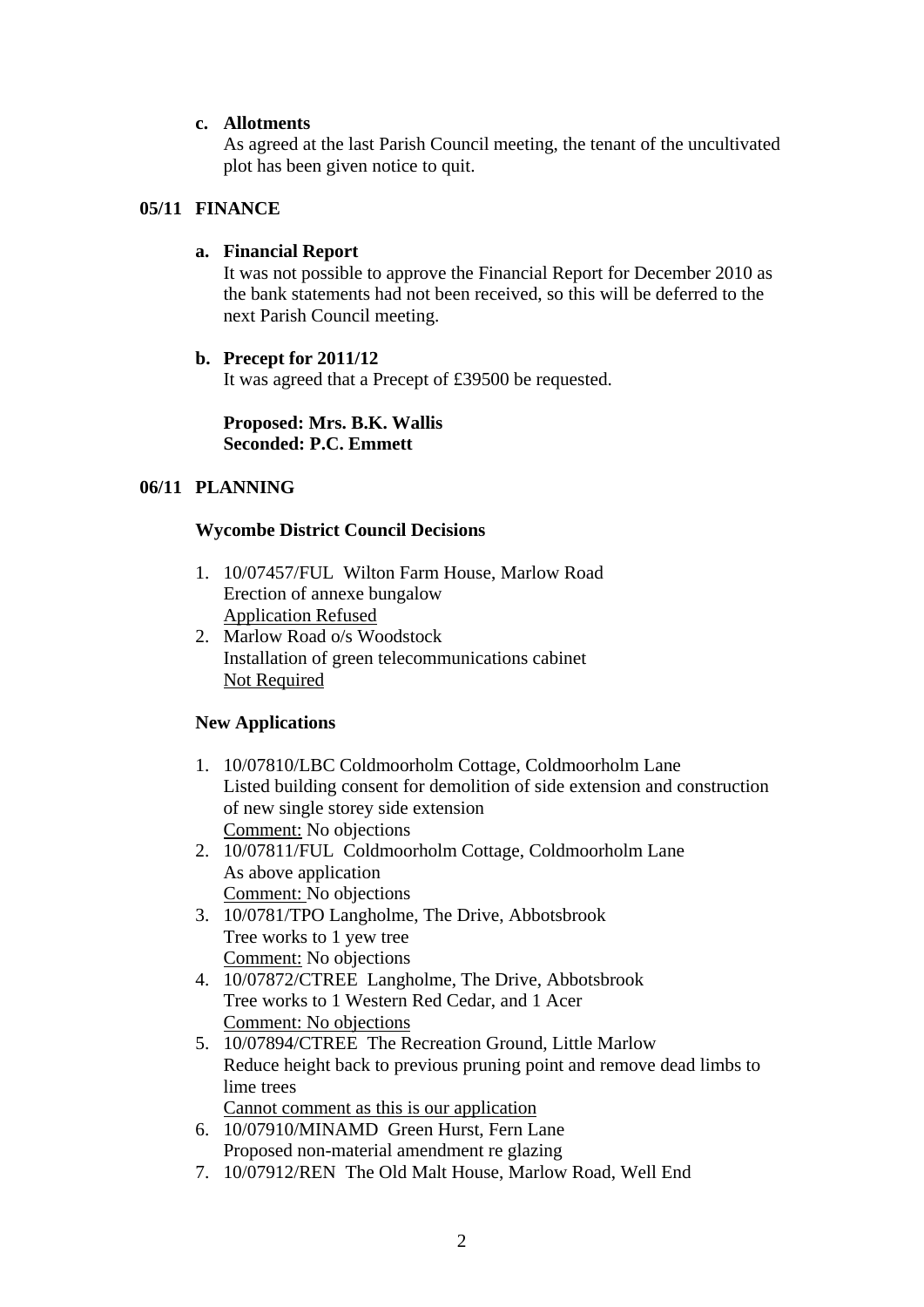Proposed extension of time limit to permission granted under 08/05522/FUL Comment: No objection

#### **WDC Planning Seminar**

This is to be held on  $15<sup>th</sup>$  February 2011.

### **07/11 ABBOTSBROOK HALL**

The pre-school now is in session on each weekday afternoon except Thursdays. The boiler repair has taken place.

### **08/11 PAVILION/RECREATION GROUND**

The tree works will proceed once the planning application has been approved.

### **09/11 BURIAL GROUND**

#### **a. Toilet**

We do not yet have a quote for these works.

#### **b. Ashes Spaces**

The area for plot sizes is to be considered and defined for the new ashes area and proposals will be brought to the next Parish Council meeting.

### **10/11 LOCAL TRANSPORT PLAN CONSULTATION**

Overall, the plan is non-controversial but it was noted that there is no money to finance the proposals and volunteers are expected to take on some services.. The Parish Council will write to BCC to draw attention to the poor condition of the roads in the county which need good maintenance in order to implement any transport plan., and that road safety should be a priority for expenditure.

#### **11/11 DATES OF NEXT MEETINGS**

The meetings of the Parish Council will take place at The Pavilion on the following dates: March  $1^{st}$ , April  $12^{th}$ , May10th. The Annual Parish Meeting will take place at Abbotsbrook Hall on Friday  $6<sup>th</sup>$ May. All meetings commence at 8pm.

#### **12/11 REPORTS AND CORRESPONDENCE**

#### **a. NAG Meeting**

The next meeting of the NAG will take place on Thursday 13<sup>th</sup> January.